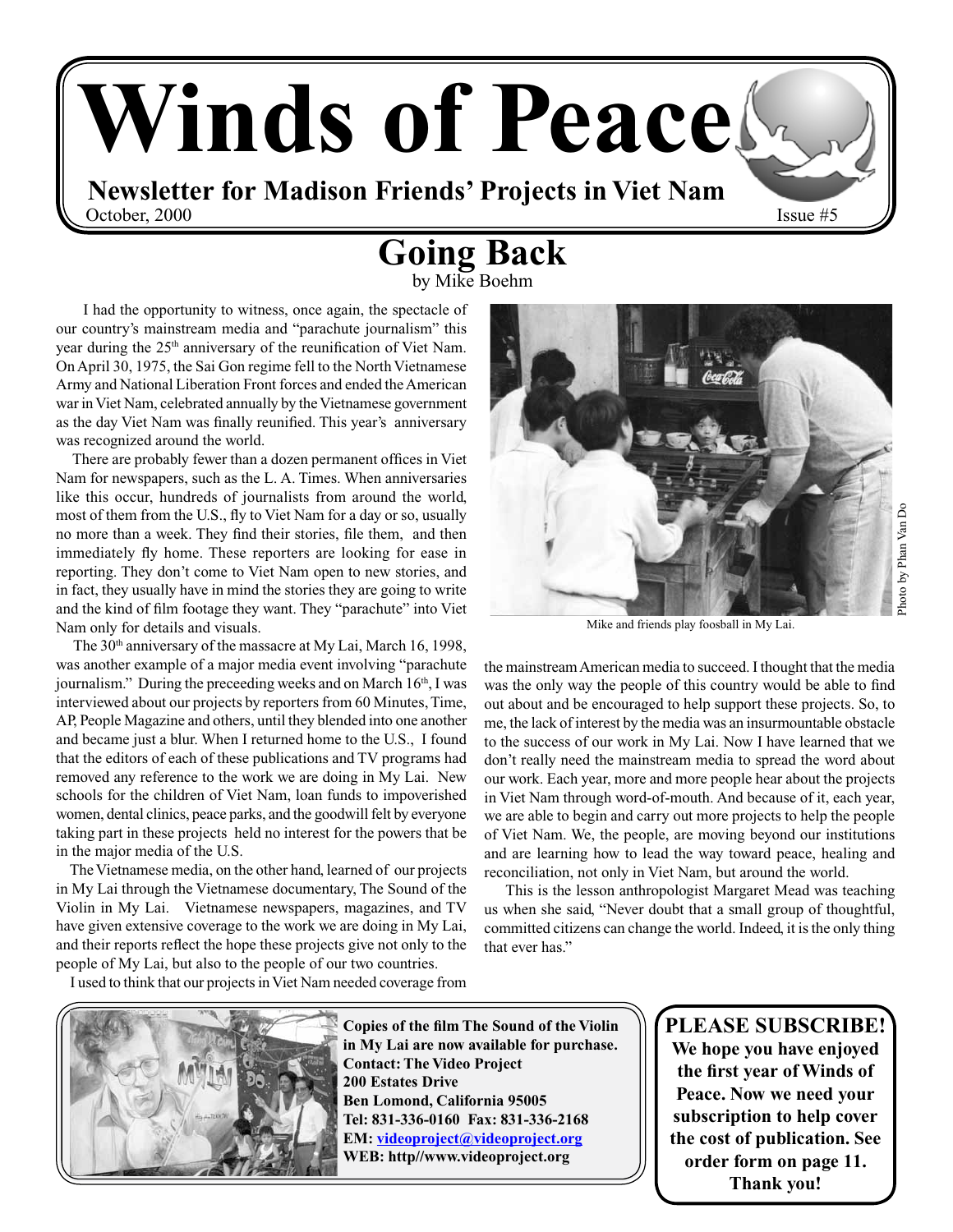### **Winds of Peace Contract Contract Contract Contract Contract Contract Contract Contract Contract Contract Contract Contract Contract Contract Contract Contract Contract Contract Contract Contract Contract Contract Contract Hugh Thompson Update**

 On March 16, 1968, when Hugh Thompson, Larry Colburn and Glenn Andreotta were flying over My Lai in their helicopter, they spotted more and more bodies on the ground and realized a massacre was taking place. Then the crew saw ten villagers fleeing as American soldiers chased them. Hugh landed his helicopter between the fleeing villagers and the American soldiers, got out unarmed, and placed himself between the villagers and the soldiers that were pursuing them. He radioed for two Huey helicopters to land and carry the villagers to safety. Later while flying over a ditch of bodies of massacred villagers, Glenn thought he saw a movement in the ditch. Hugh landed the helicopter, and Glenn rescued a little child covered with blood but unwounded. (See related story on p. 3.) As they flew to Quang Ngai city, Larry looked over and saw tears streaming down Hugh's face. He knew that Hugh had a son in the states about the same age as the child they had rescued. After leaving the child at a hospital in Quang Ngai city, they flew back to base, where Hugh informed the base commander of the massacre taking place and demanded that it be stopped.

 Finally, after almost 30 years, Hugh Thompson, Larry Colburn and Glenn Andreotta were awarded the Soldier's Medal for their actions that day. (The Soldier's Medal for Glenn Andreotta was awarded posthumously because Glenn was killed in combat just three weeks after the massacre.) Less than two weeks after being awarded the Soldier's Medal, both Hugh Thompson and Larry Colburn were back in My Lai, Viet Nam, to attend the 30<sup>th</sup> anniversary of the massacre and to participate in the ground-breaking ceremony for the My Lai Peace Park. The most moving experience Hugh and Larry had was being reunited with two Vietnamese women they had rescued 30 years before. Mike Wallace and 60 Minutes produced an emotional twenty-minute segment about this visit.

 Since 1998, Hugh Thompson and Larry Colburn have travelled around the country to present talks about their experiences to





Phan Van Do presents Mrs. Pham Thi Nhung with a copy of Hugh's book.

university students and civic groups. Hugh gives lectures on battlefield ethics to almost every branch of the military. He has lectured to the Air Force Academy at Colorado Springs, Quantico Marine Base, West Point, the infamous School of Americas at Fort Benning, Georgia, and the Australian Red Cross.

 The biography of Hugh Thompson and the story of his actions in My Lai, The Forgotten Hero of My Lai: the Hugh Thompson Story, written by Trent Angers, was published in August, 1999. This spring when I was in My Lai, I presented (on behalf of Hugh Thompson) autographed copies of the book to the two women Hugh and his crew rescued and to the director of the My Lai Memorial, another survivor of that day.

 This year Hugh was honored with a nomination for the Nobel Peace Prize for his actions in My Lai. Songs have been written about Hugh and his crew, and there is talk of a movie being produced.

 Both Hugh Thompson and Larry Colburn are hoping to return to My Lai next March 16 to help dedicate the My Lai Peace Park.





2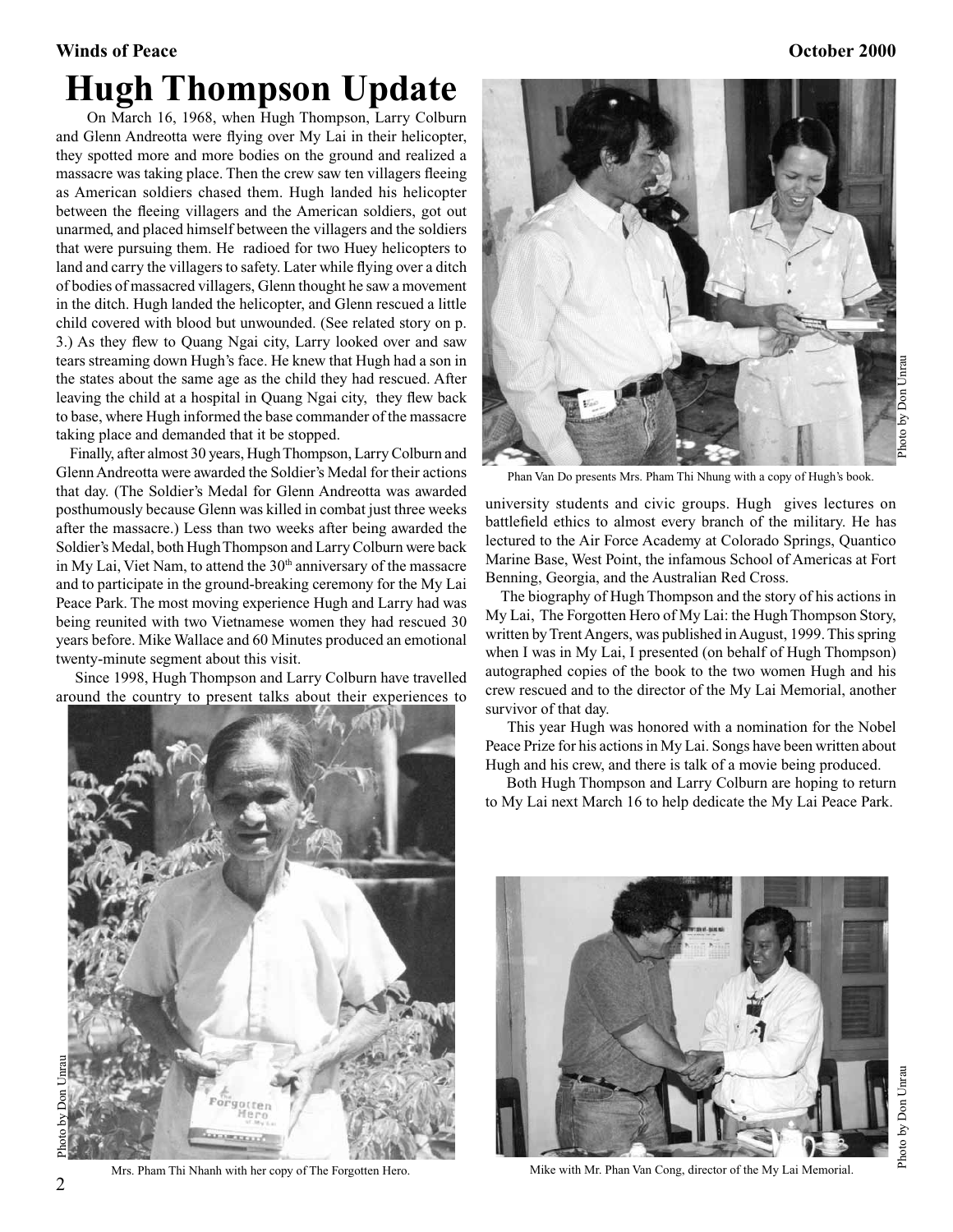#### **October 2000 Winds of Peace**

### **Trom The Ditch**

 When Hugh Thompson and Larry Colburn returned to My Lai, in March, 1998, to attend the ceremonies for the  $30<sup>th</sup>$  anniversary of the massacre at My Lai, they were reunited with two women they had rescued 30 years before. It was an emotional and uplifting meeting for them, but they had also wanted to meet the boy they had rescued from the ditch that day.

 The boy, Do Ba, (a 38 year old man in 1998) was not there that day because he was in a jail camp, Camp Z30 in Xuan Loc, Dong Nai province, serving an eight year sentence for stealing electrical wire from the Unification Palace in Ho Chi Minh City (Sai Gon) in 1992. "If I could see them, I would thank them and try to live up to their act of saving me. I can't remember the face of my savior. I wish to see him again, at least once," said Do Ba, weeping, in an interview for a Thanh Nien newspaper.

 Do Ba, was born in 1959; he was eight at the time of the massacre. He described what happened that day—when he and his family were herded into a ditch with other villagers and the American soldiers opened fire—in a Thanh Nien newspaper article published March 16, 1998.

 "After the first and the second rain of bullets, my mother and my brothers were not yet killed. They died because of the third shooting. I was small so I was buried among the dead bodies of others, my whole body was soaked with their blood. Suddenly I saw a helicopter landing. Frightened, I thought more people are coming to kill me, so I pretended to be dead. An American picked me up, then maybe he thought that I was dead, so he put me down. He walked away and then looked back. I pretended to be dead for the third time, and saw that he did not kill like the others, and also because I didn't have enough air for too long, I started to wiggle. He saw that and picked me up to his helicopter, then transferred me to the Quang Ngai hospital. A few days later, I decided to run back to my village to see if anybody had buried my mother and brothers. My grandparents on my mother's side were overwhelmed with joy when they saw me on the way back, since they thought I had died. They brought me home to live with them and sent me to school. My mother and brothers were buried by my grandfather on my father's side. My father joined the revolution, was arrested and sent to Con Dao (the infamous island prison with tiger cages administered by the southern regime). After the country was liberated, he came back from prison but died soon after that due to his hard days there. I was left with no family."

 According to the newspaper article: "The camp guard said that none of his family has come to visit him. He tells his story to fellow inmates, but they don't believe him. Do Ba has said, 'My memory and my nervous system are deteriorated largely because of the trauma that day. If my friends raise their voices to me, I can lose my temper quickly, and, not being able to control myself, I will hit them right away...' On the former foundation of his house is the My Lai Memorial. The village has built him a new house. His aunt is taking care of it for him. 'When I finish my term, I will want to go back to my native town to rebuild my life and home,' he said."

 Do Ba is not alone anymore, though. After reading about Do Ba in the previous article in the Thanh Nien newspaper, the manager of an electrical and cooling company, Thanh By, Duc Hoa, Long An, sent a letter to the editors offering some help. The manager has agreed to offer Do Ba a job after he has served time in the camp and also will give him a chance to learn in the vocational school.

 This last article about Do Ba in the Thanh Nien newspaper ends by saying, "It is hoped that with this help Do Ba would not feel lonely and could forget about his past misery, when he, without a family, had to run away from his village and wandered in Ho Chi Minh city and did the bad things there."

## **A Song of My Native Village**

For Chua, my native village

by Nguyen Quang Thieu

**I sing a song of my native village**

**When everyone is deep in sleep Under wet stars, under wild winds Finding their way home. Somewhere a man speaks in his sleep Beside a woman's streaming hair; Somewhere the smell of a mother's milk Flows into the night; Somewhere the breasts of girls of fifteen Rise from the land like shoots. And somewhere the coughs of old villagers Fall from branches like ripe fruit And grass wakes up lonely in the garden.**

**I sing a song of my native village In the light of the oil lamp Left by my ancestors The loveliest and saddest of lamps. When I was born my mother placed it Before me that I might look and learn To be sad, to love, and to cry.**

**I sing a song of my native village. I sing through my navel cord Which was buried there And became an earthworm Crawling under the water jar Crawling by the edge of the pond Crawling through my ancestors' graves Crawling through the paupers' graves Pushing up red earth in its path like blood.**

**I sing the song of my native village, Bones lying in terra-cotta coffins Where mine will lie someday. In this life I am human; In the next I will be an animal. I will ask to be a little dog To defend the sadness. The jewel of my native village.**

Translated by the author and Martha Collins. Reprinted by permission of the author.

3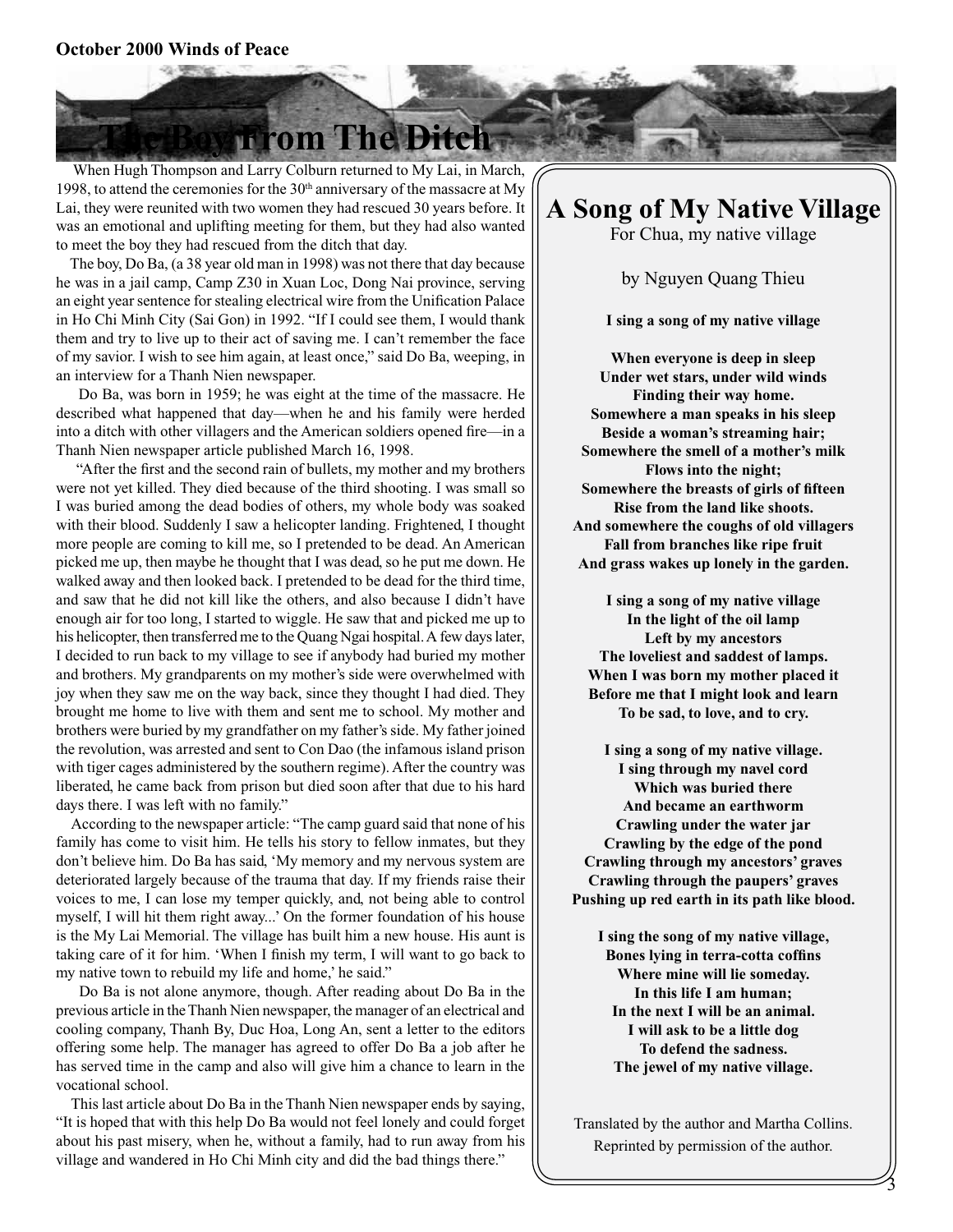# Winds of Peace **Canadian Control Control Control Control Control Control Control Control Control Control Control Control Control Control Control Control Control Control Control Control Control Control Control Control Contr**

#### **In keeping with this newsletter's purpose to educate and promote discussion, we will print not only letters which support our work, but also letters critical of this work. We request that all letters be signed by the writer.**

Madison Friends Meeting c/o Joseph Elder Madison, WI

#### Dear Friends,

 When we stepped off the Reunification Express onto the platform in Quang Ngai, we didn't have any trouble recognizing Mike Boehm: he's twice the size of the average Quang Ngai'er. Over the next few days, however, we learned that Mike looms large in many ways.

 We had made the trip from our home in Hanoi in order to take part in the commemorative ceremonies marking the  $32<sup>nd</sup>$  anniversary of the My Lai massacre, and to visit some of the sites where Mike has been carrying out work on behalf of the Madison Quakers. Along with another Vietnam Veteran and a retired science teacher, we spent two days with Mike and his local counterpart, Phan Van Do. On the first day we drove up to Truong Khanh village in the highlands west of Quang Ngai city. There we visited the houses of women who had recently received money through the Quaker revolving loan fund. We spoke with their families, admired their loan-fund calves, and said prayers for the victims of an American army massacre committed in the village in 1969. The second day was devoted to three ceremonies in the My Lai area: a memorial ceremony at the massacre site; a ceremony inaugurating the My Lai Peace Park, at which Mike presented the local women's committee with a gift from the women of El Salvador; and a ground-breaking ceremony for the new My Lai primary school. It was only two days, but the time we spent in Quang Ngai taught us lessons that we could never have learned in Hanoi.

 We've worked in and around Non‑Governmental Organizations in Uganda, Hong Kong, China, the USA, and Vietnam enough to have a strong sense of the vast distance that usually stretches between good will and money, on the one hand, and humane and effective assistance, on the other. Precisely because of this awareness, we were inspired by the work that Mike is doing in My Lai. Mike stands out from the development herd for three reasons.

 First, Mike has his hands in the paddy. Though other NGO's subscribe to the ideal of getting down to the grassroots, few directors can match Mike's enthusiasm for building relationships with local counterparts. Mike is committed to spending the necessary time in the field, year after year, to develop trusting friendships with the people without whom the projects would never bear fruit. With Phan Van Do, in particular, Mike has developed a partnership that stands as a model for cooperative work in Vietnam. His respect for Do generates respect on the part of the local people for Mike, for Do, and for the work they are doing. Mike also has a gift for making his very serious work into something to be celebrated and enjoyed. Whether this means drinking beer with village headmen, playing reels on his violin, or taking a turn driving the bulldozer around the Peace Park site, Mike brings a infectious joy to the twin tasks of promoting economic development and achieving human reconciliation.

Second, for all of his obvious passion for the bridge-building process, Mike is willing and able to step out of the spotlight – another rare talent amongst directors! This skill was most evident on our second day, during the ceremonies in My Lai. Both at the memorial

site and at the school ground-breaking, Mike slipped comfortably into a supporting role. This humility, an expression of his faith in the people he is working with, fosters the self‑confidence of the local leadership.

 Third, in a place which witnessed the darkest depths of human cruelty, Mike works with a stubborn faith in human potential, which he inspires his local collaborators to match. He expects the best of other people, and they usually deliver. Seen at the largest level, this faith means that Mike, while he never forgets the war, doesn't live in the past. Instead he uses the rage that history provokes in him to push forward the on‑going process of recovery. At a more quotidian level, it means that when the local women's committee broke the news that the amount of money needed to carry out a building project had unexpectedly doubled, Mike, rather than throwing up his hands or seeking a scapegoat, looked for ways to economize on construction so that the project could move forward. Mike's positive attitude stands in stark contrast to the prevailing mood of cynicism and discouragement in NGO circles.

 Perhaps the secret to the success of the Madison Quaker projects is that Mike sees recovery as a process both internal and external to himself. His commitment to Vietnam is both personal and professional in a way that transcends the distinction between these categories. The Vietnamese, for their part, see that Mike has a personal stake in the projects' success and respond to that investment in kind.

 At the end of each day we spent in Quang Ngai, Mike took pleasure in the thought that a few more doors had opened between Vietnamese and Americans, between veterans and survivors, between My Lai as it is today and as it hopes to be tomorrow. Mike's passion is the key to those doors!

In admiration– We are yours sincerely, Seth Harter and Kate Jellema Graduate students, University of Michigan Internation Post Office Box 126 Hanoi, Viet Nam April 9, 2000



A local woman fans Kate and Seth during a meal on a hot day in Truong Khanh village.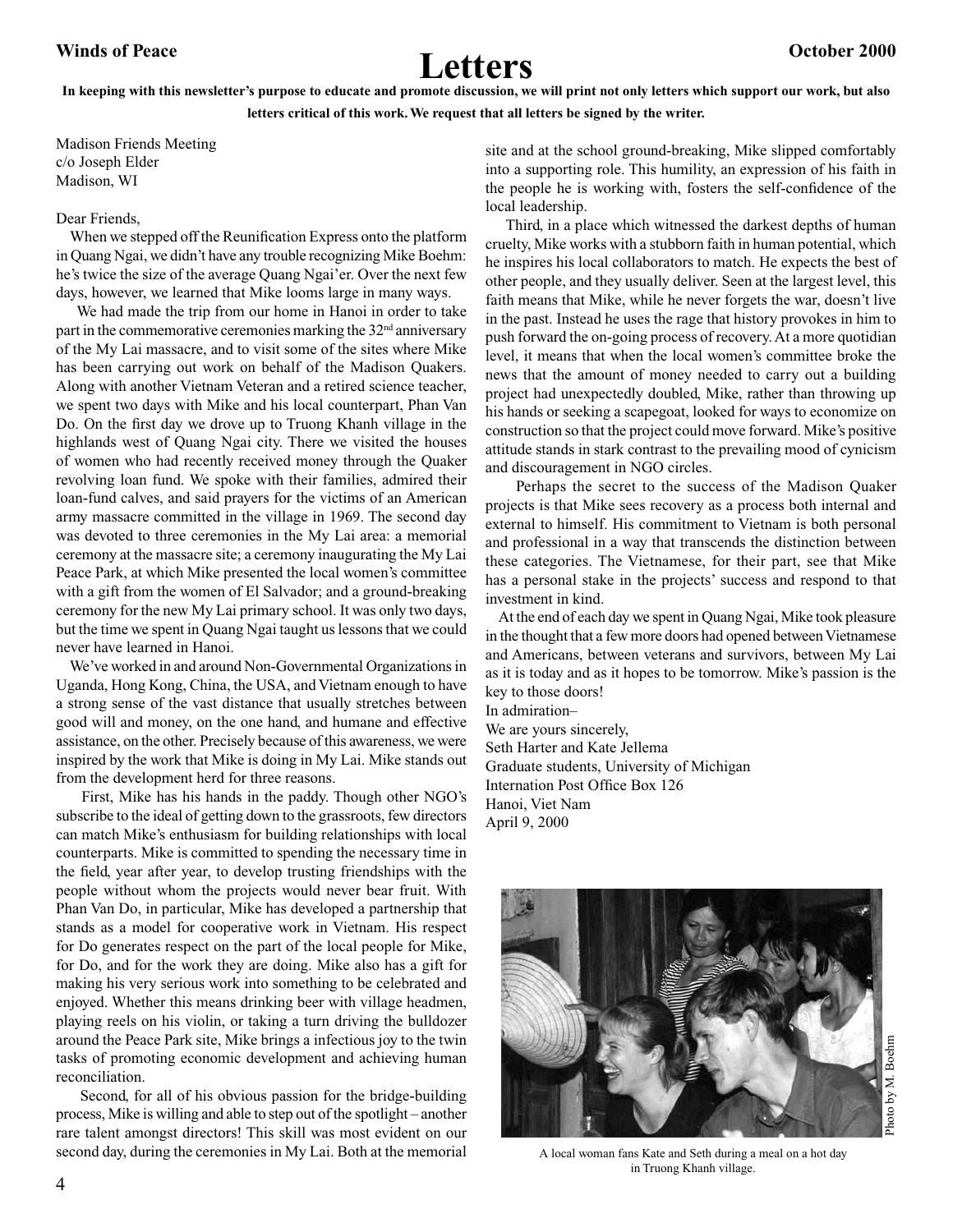### **Another New School for My Lai**

Because the funding for a new 20 room primary school for My Lai  $(\$100,000+)$  was too much for the Madison Friends to take on at one time, we, the My Lai People's Committee and the Madison Friends, decided to build the school as a series of smaller buildings. The photos on this page show the first eight room school under construction. To complete this school in time for the school year, the construction crew worked night and day in August. By the end of August the rainy season had started, so the crew was also working in the rain during September; because of their hard work, this eight room primary school is finished.





The next important step which was begun before the school was finished was to build a retaining wall so sand from construction, etc., would not wash into the nearby rice paddies. The My Lai People's Committee mobilized every family in the village (except for two hundred families who are extremely poor) to raise money for this wall. But because of the poor harvest this last summer, the villagers could not raise all the funds needed. So the Madison Friends will supply the rest of the needed funds. This is an example of a "joint venture" in the best sense of the word.

Mr. Phan Van Do, our project partner in Viet Nam, said in a recent letter, "...this new school and other projects are very good examples of peace-making in the world, between two countries formerly being enemies, now with tolerance and understanding, coming closer together as friends. This can be clearly seen by both the Madison good friends and the people of My Lai. This is a new start which will involve other people in the U.S. for the best of mankind. And this will be another example for other people who formerly were enemies now becoming friends in the true meaning of friendship and peace and tolerance."

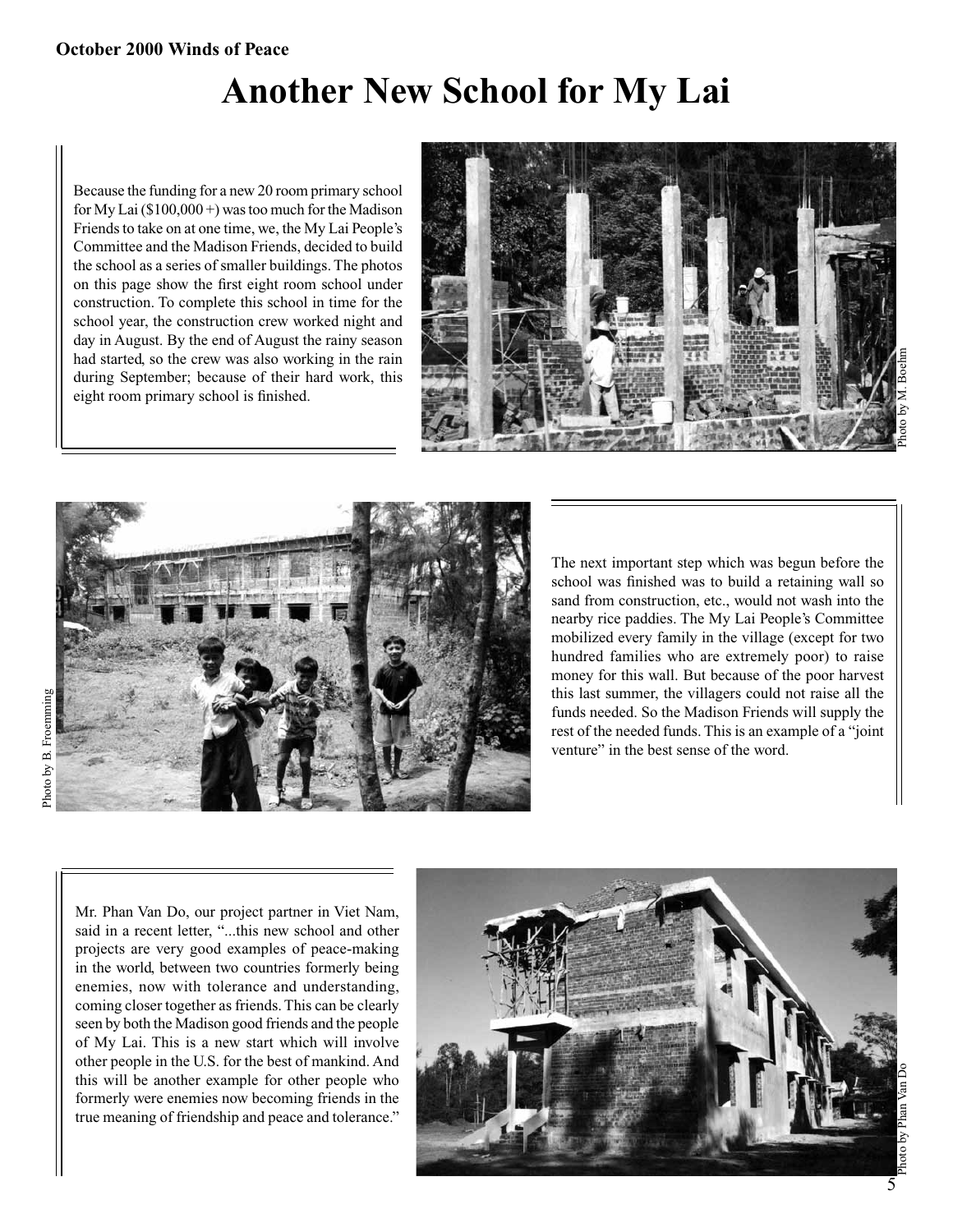

Mike meets with women who are representatives of CCR to discuss the Sisters Meeting Sisters project.

# **Sisters Meeting Sisters**

 On December 4, I will be visiting the women of El Salvador again to firm up plans for the meeting between the women of Viet Nam and El Salvador scheduled for September, 2001. We have received letters from the women of both countries expressing their enthusiasm for this project. Now it is time for us to sit down with the women from El Salvador to receive a specific agenda for next year's meeting. I will forward their agenda to the women of Viet Nam so they can respond with their ideas. Between the two groups of women, we will have a detailed agenda by the beginning of next year.

 After spending a week with the women of El Salvador, I will catch a bus to Guatemala City, Guatemala. Lynn Haanen, a long-time activist from Madison, Wisconsin, has lived in Guatemala for years, working in the schools there. When she heard about Sisters Meeting Sisters, she contacted women leaders she knew in Guatemala and told them about the project. These women then asked if I could visit Guatemala to give a series of presentations to the women there about Sisters Meeting Sisters because they are very enthusiastic about also being involved.

 We had envisioned the meeting between the women of Viet Nam and El Salvador as a pilot project. Keeping this first meeting between the women from just two countries makes the project manageable. It will also be a learning experience for all of us from which we can expand the project to include meetings between women from other countries. The enthusiasm from the women of Guatemala, and representatives here in Madison of women from Chiapas, Nicaragua, and Honduras, shows us that this is a project whose time has come.

 Lynn Haanen also took on the incredibly difficult task of translating the documentary film, The Sound of the Violin in My Lai, into Spanish. She had seen the film while visiting Madison last summer and was moved by its message of reconciliation. She feels the people of Guatemala, and elsewhere in Central America, will also be moved by this film**.**

We have located native Spanish-speaking people here in Madison who have volunteered to speak the script onto the video. When this is finished, I will bring a number of copies of the film to El Salvador and Guatemala to show and leave behind afterward for others to view.

#### **An Overview of the Association of Communities for the Development of Chalatenango (CCR), Province of Chalatenango, El Salvador Women's Secretariat**

#### **Women's Secretariat of the CCR:**

 Work is oriented towards all women organized together in the Women's Secretariat of the CCR. Among them are women of different ages, from 15 years and up. There are women without family support systems, single mothers, heads of households, widows, and many others.

#### **Objectives of the Women's Secretariat:**

• To orient and develop the consciousness of women to help integrate them into a productive political and social life.

• To develop workshops in self-esteem, gender sensibility, leadership, the administration of projects, interfamily violence, and literacy circles.

• To promote productive projects that can generate an income. For example: day care centers, bakeries, cafeterias, tailoring workshops, handicraft production, corn mills, potable water, improved stoves, stores, agro-ecological cultivation, among others.

• To promote and develop commemorative activities, such as International Women's Day (March 8); Day of No Violence Against Women (November 25); Day of Rural Women (October 15); and Mother's Day (May 10).

 Included in these activities are programs of reflection and consciousness-building, concerning the life of women in the past along with present-day problems.

 Within this context, artistic talents are developed. Women of the communities organize the presentation of videos, expositions, and theatrical works concerning justice. Members of the National civilian police, the ombudsmen of human rights, judges, mayors, churches, and other social actors participate.

#### **Results of our organizing activities:**

• We have a total of 5,800 directly affiliated in the Women's Secretariat. There are 40 Women's Committees to organize the activities of women in the communities.

• More women participate in different spaces that open up for decision-making, such as Municipal Councils, community directorates, and the different committees.

• 2,000 women leaders have been trained with support from different institutions.

• We have been able to provide literacy training for 400 women. Many women as a result have overcome illiteracy.

#### **The most critical problems that we are confronting in the development of our organization are:**

• Difficulties in overcoming the trauma brought about by the armed conflict.

- The lowering of self-esteem among many of the women.
- Interfamily violence.
- Growth of poverty (high cost of living).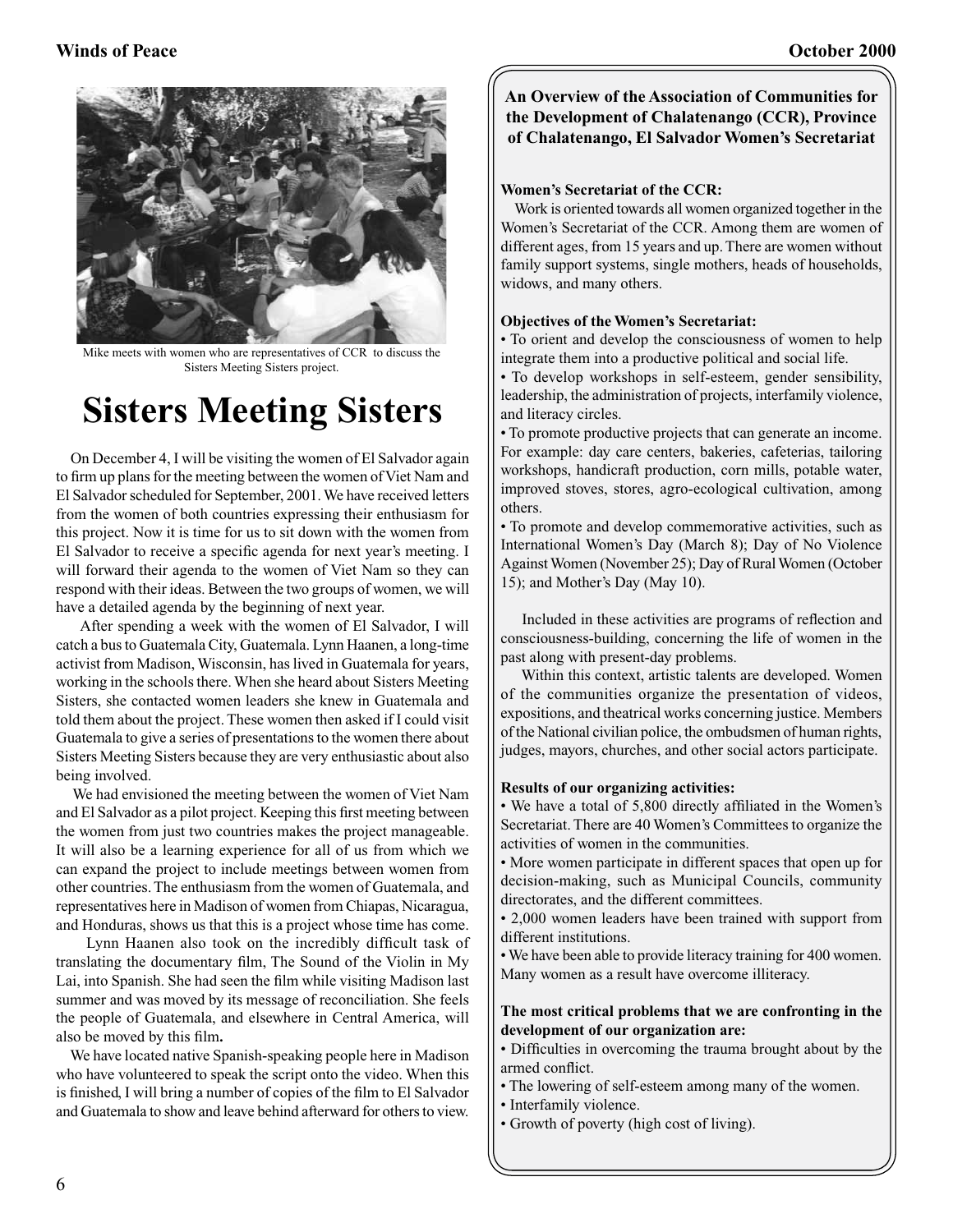### **October 2000 Winds of Peace Letter from the Women's Secretariat Organization in El Salvador**

To the Women of Viet Nam and the United States,

 The Women of Chalatenango organized in the CCR send out fraternal greetings to the women of Viet Nam and the United States. We would like to begin with a brief description of our country. El Salvador is located in the center of the American continent. It is one of the smallest countries in Latin America with a landmass of 20,000 square kilometers and a population of six million inhabitants. In comparison to Viet Nam, El Salvador is sixteen times smaller. The major part of the population dedicates itself to the production of basic grains.

 Our province, Chalatenango, is located in the northeast section of the country bordering the Republic of Honduras. Chalatenango itself has an area measuring 2,016 square kilometers with a population of 180,000 inhabitants. The department is essentially rural with more than 80% of its population dedicated principally to the production

of corn and beans. Furthermore, there is production of coffee, sugar cane, sorghum, as well as a variety of fruits.

 El Salvador shares a common history, having suffered very bloody wars in which US imperialism played very important roles. Viet Nam was victimized by a massive enemy invasion. In El Salvador, the US financed and supported the Salvadoran army in its drive to massacre peasants and workers.

 Peasant, worker, and student organizations developed their struggle during the 70s in order to fight against social and economic



Maria Serrano with 'Los Miguelitos,' Mike Hoffman and Mike Boehm. Maria, a heroine to the women of CCR, was a comandante with the El Salvadoran guerrillas and is featured in the documentary Maria's Story.

injustice suffered by the most dispossessed nationwide. Successive governments responded with repression, giving rise to the first of many collective massacres in Toluca, province of San Vicente. Among the unarmed, dispossessed, many lives were lost. They were forced to take up arms to defend themselves against repression. At the beginning of the 1980s, a guerrilla movement had come into being. This movement had the capacity to confront, for more than a decade, the forces that were financed and militarily advised by the United States.

 The army located in the province of Chalatenango launched a brutal military offensive, since the guerrillas already gained the support of the peasants within the province. On May 14, 1980, at the shores of the Sumpul River, more than 600 men, women, children and the elderly were massacred. All those killed were unarmed defenseless civilians. The repression forced thousands of Salvadorans to escape their homes and seek refuge, both inside as well as in neighboring countries. In 1986, the return of the civilian population displaced by the war began with those who had taken refuge inside and outside El Salvador.

 The same population that had returned felt the need for an organization that represented them and their interests. As such, the CCR was born on June 20, 1988, given the need for protection from the Armed Forces and the need to defend basic rights in

the communities. With that initiative, the first efforts designed to search for a solution to our basic problems were launched in the communities. These problems included: housing, latrines, potable water, electricity, education, health, etc. Afterwards, the principal task of the CCR was to fight for the fulfillment of the Peace Accords, a task and a struggle that continues to this day.

 The armed conflict ended in 1992 with the signing of the Peace Accords. Reaching this stage required a very active role of civil society and the international community. The CCR of Chalatenango has organized 59 communities, which are divided into 6 sub-regions. There is a regional directorate elected in the General Assembly of the Communal Directorates. Moreover, commissions have been structured covering specific sectors such as: women, youth, warwounded, sistering, education, and health.

 Work oriented towards organizing rural women is coordinated overall by the Women's Secretariat. This Secretariat is directed by

> the person in charge of work of women who belongs to the regional directorate and has been elected for this work. The Secretariat is composed of a team of women who are elected in the women's assemblies in their respective subregions. The situation of rural women in Chalatenango is characterized by women who have suffered, and who have been tremendously battered by the armed conflict. Many of the women are survivors of massacres launched by the Armed Forces.

 By way of Mr. Mike Boehm, the Women's Secretariat had the opportunity to gain knowledge of the fact that in Viet Nam there are organizations composed of women who have also experienced an armed conflict similar to ours in El Salvador. Based on this conversation with Mike, we would like to promote the initiative of organizing an encounter with the women of Viet Nam, together with the Secretariat of Women of the CCR, as well as a sister organization, CORDES. The purpose of the encounter would be to promote an interchange of experiences, and to come to know gains, projections, and how we have dealt with the principal problems that we have been forced to confront.

 So that this encounter does not remain only as a dream, we would like to propose: that economic support be provided for the trip, including costs for food and hospitality for 6 women; and that the encounter takes place between December 11 to 19. Bearing in mind that the encounter will be tremendously helpful for the continuity of development of our projections, we would like to express our deepest satisfaction for your valuable support for this effort.

May God bless all of us. Together we advance in this struggle. Most sincerely,

#### Adela Rivera Castillo

Secretary General of the Women's Secretariat of the CCR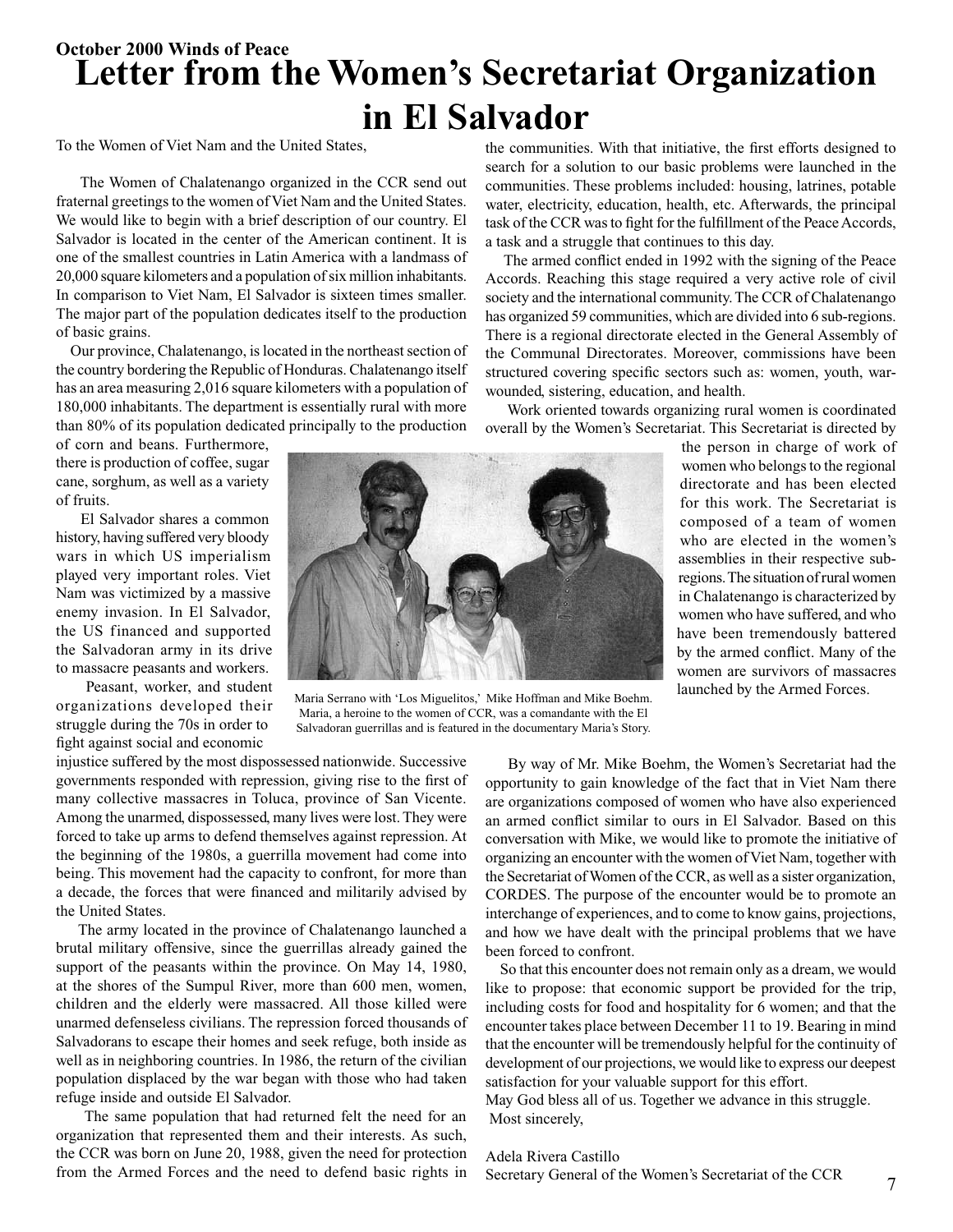# **Children Helping Children**

Kids for Peace, an organization based in Madison, Wisconsin, recently sent a contribution to the Madison Friends' Projects in Viet Nam. Receiving this contribution reminded me of the growing involvement by children here in Madison in supporting the poor children in Viet Nam. Children have tremendous interest in, and empathy for, children in other parts of the world. Once the children here in Madison understood the living conditions of children in Viet Nam (unimaginable to them previously), they acted immediately to try to help. On the next few pages are profiles of some of these children and how they have made a difference in the lives of children in Viet Nam.

#### **Molly**

 Molly Minden, age 10, attends meetings of the Madison Friends (Quakers) with her parents. Her parents recently held a garage sale, and Molly gathered some of her possessions to sell also. Shortly after the garage sale, Molly saw a slide show on the Madison Friends' Projects in Viet Nam and decided to donate the proceeds of her sales to the children of Viet Nam. She told us, "I chose to donate money to Viet Nam because I saw slides of the people having to ride places sharing a bike or not being able to go to school. I also do not think it's fair to have the people there get hurt by buried bombs when they are innocent. People in Viet Nam don't get much to eat, and the meals are mostly made of starchy products. I thought people in Viet Nam needed more food, and that's why I decided to donate my money to Viet Nam."



Molly Minden



New well and holding tank for My Lai Primary School.

#### **Blackhawk Girl Scout Council Cadets 50**

 The Blackhawk Girl Scout Council Cadets 50 of Madison, Wisconsin, also saw slides of the children of My Lai, Viet Nam. When they saw the living conditions of the children in My Lai and heard that their school needed a well, they immediately wrote, under the guidance of Mary Beth Plane, a grant proposal for \$500 to fund a new well for the My Lai Primary School. Their grant proposal was approved, and I delivered this money to Mr. Chien, the Principal of the My Lai Primary School. When construction was finished Mr. Chien contacted me and said there was money left over. He wondered if he could use it to build a bathroom which the school had lacked up until then. I contacted the Girl Scouts and told them the situation, and they donated another \$250, raised from selling Girl Scout cookies. The school now has a bathroom along with a new well.





Vietnamese masons constructing the new bathroom. The completed bathroom is painted a cheerful yellow color.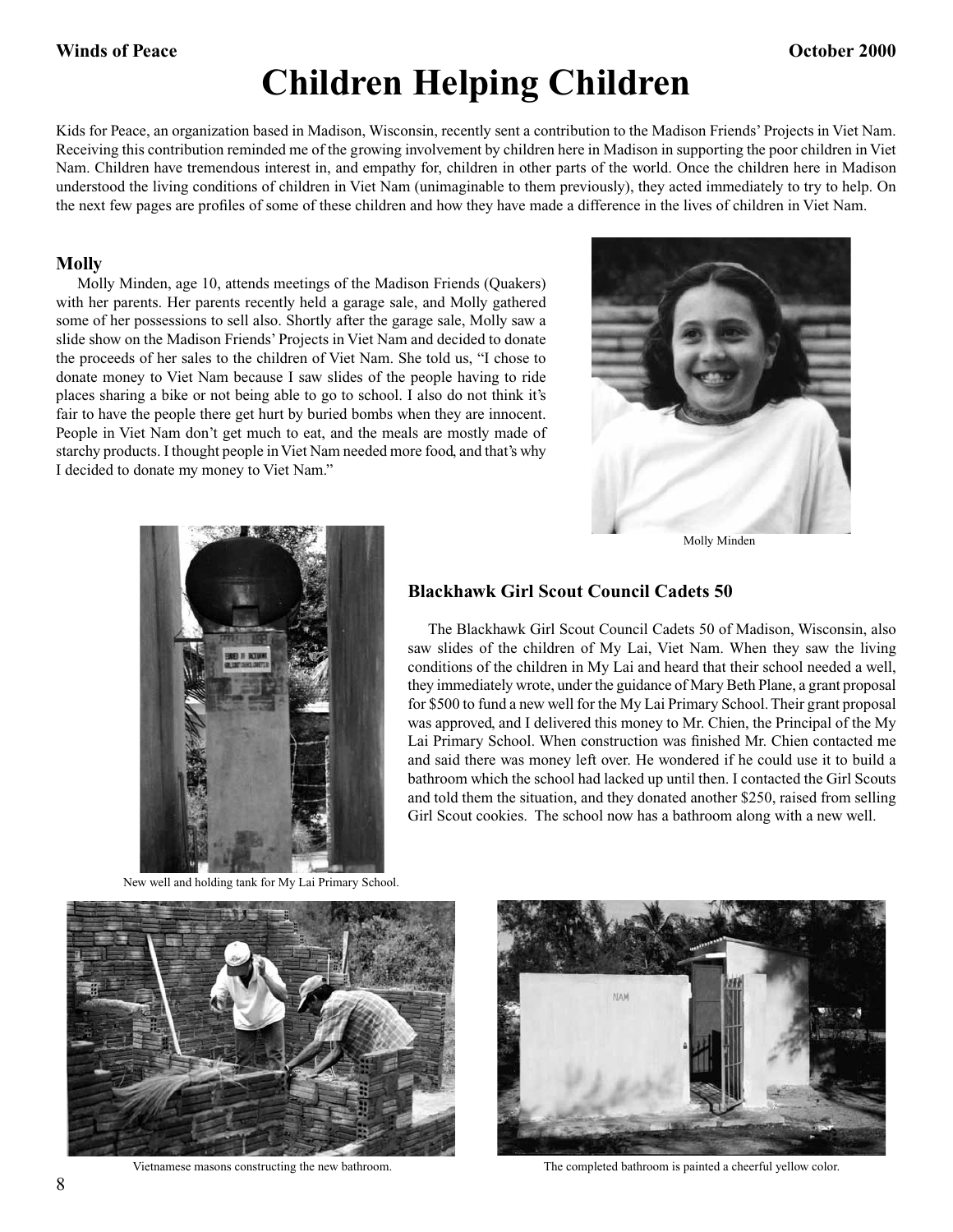#### **October 2000 Winds of Peace**

# **Children Helping Children**



Children at My Lai Primary School hold up letters that spell out "Thank you Blackhawk Girl Scout Council Cadets 50" in front of their school.

Here are comments from some of the Girl Scouts in Troop 50 about their project:

Brenna Farrell said she was surprised there were children in Viet Nam with no running water at their school. She was happy to be able to help.

Amy Pearce said she likes to help others. When the Girl Scouts heard about the need for fresh water, they wanted to help with the well.

 Molly Spivey remembers that her mom, Pat Jens, the leader of Troop 50, told the girls about the school and the opportunity to help.



Claire Bible said it is amazing that Girl Scouts in Wisconsin can help children on the other side of the world in Viet Nam.

Mike with Blackhawk Girl Scout Troop #50 in Madison.

Kathryn Ulrich used to have bad feelings about grants because her parents were always crabby when they were writing theirs. But she really liked learning how to write one as a Girl Scout with the help of Mary Beth Plane. She felt great knowing she could help school kids in Viet Nam.

Tenzin Dhanze said that when the troop heard that they could also give the school a bathroom for \$250, they gave the money they'd earned selling Girl Scout cookies.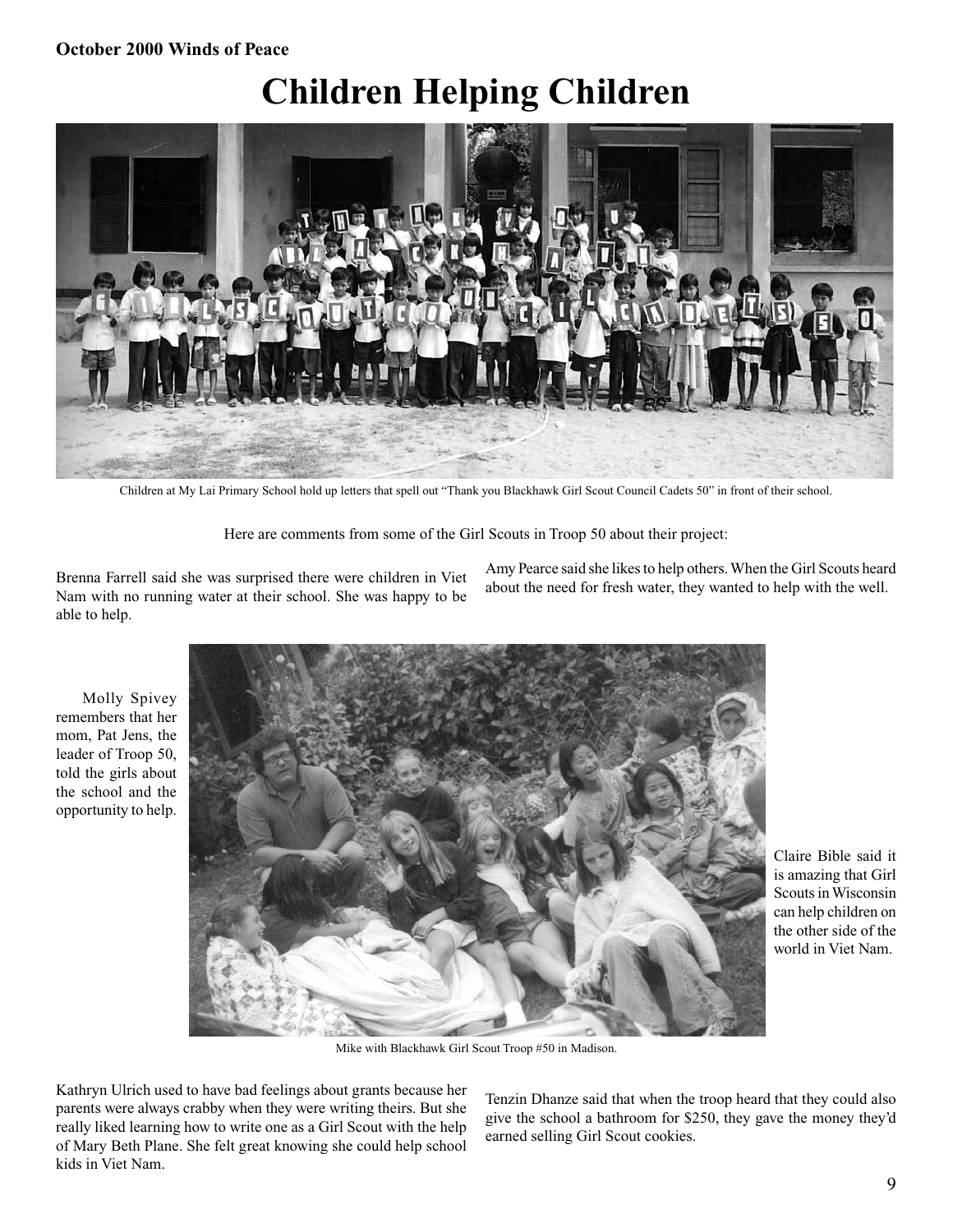## **Children Helping Children**

 Pat Jens, one of the driving forces behind the Blackhawk Girl Scouts, Teri Thomas, and Peter Plane, the 4th/5th grade elementary school teacher at Crestwood Elementary School in Madison, talked to students about the living conditions in Viet Nam and the work we are doing. After watching slides about this work, they decided that they would like to do something for the poor people of Viet Nam. They raised \$150, mostly from car washes, and decided to fund a loan for one family in My Lai.

Like the Girl Scouts, the lives of these  $4<sup>th</sup>$  and  $5<sup>th</sup>$  graders are fairly comfortable, so they could scarcely comprehend what they saw in the slides of the living conditions of the Vietnamese people.

 As Ali Bartol put it, "They make all their stuff themselves by hand, and they make all their mats out of reeds. It would be cool to live like that for awhile, until you realized how much work it took to live like that."

 Lucas Turpin said he was "shocked that they had only one outdoor bathroom. I don't think that's very cool."

 When I returned to Viet Nam this past spring, I told the Women's Union in Quang Ngai province about the decision of the students from Crestwood Elementary School to fund one family's loan in My Lai. The Women's Union suggested one particular woman, Mrs. Truong Thi Hien, who had already been approved to take out a loan when the next funding cycle began (October, 2000). Mrs. Hien and her husband have three children, two girls and a boy, all of whom attend the My Lai Primary School. Mrs. Hien's husband is more than 20 yhears older than she is and is in very poor health. So she, with the help of her children, takes care of all the work of the family. She and her oldest daughter plant and harvest the rice. The younger children help plant and harvest other food crops, such as sweet potatoes, and help care for the cows, pigs, and ducks. When the chores are finished the children do their school work and then play. The cows, pigs, and ducks Mrs. Hein owns are being raised to be sold later. The family is too poor to be able to keep the animals for themselves for food. The food staples for the family, then, are rice and sweet potatoes when they are in season. All the activities of the household are very labor intensive. For example, preparing sweet potatoes requires slicing them into the shape of French fries and then spreading them on a bamboo mat in the sun. They are kept in the sun for at least three days. The family's daily activities were filmed for us by the Quang Ngai city TV crew.

 Mrs. Hien and her family live in a low‑lying area and so are one of the families that are hit hardest when the yearly floods occur. Their house is filled with two to three feet of water every flooding season, and the house was becoming so damaged that she had reached the point of being forced to sell her two cows to pay for alterations on the house. Because of the loan, Mrs. Hien can keep her cows and use the funds from the loan to make the alterations. She will repay the loan with the sale of calves and piglets.

 The Quang Ngai television crew took excellent footage of this family for us to use. We are now in the process of editing this footage to produce a short video to show children here in Madison how a rural Vietnamese family lives.



Mrs. Truong Thi Hien, right, and her husband show Mr. Do how they plan to modify their house to prevent it from flooding. They will raise the floor and every entry way two to three feet to prevent the water from coming into the house. Then they will cut the roof loose and raise the walls of the house a corresponding two to three feet



Visit our Web site on the Internet at: **www.mylaipeacepark.com**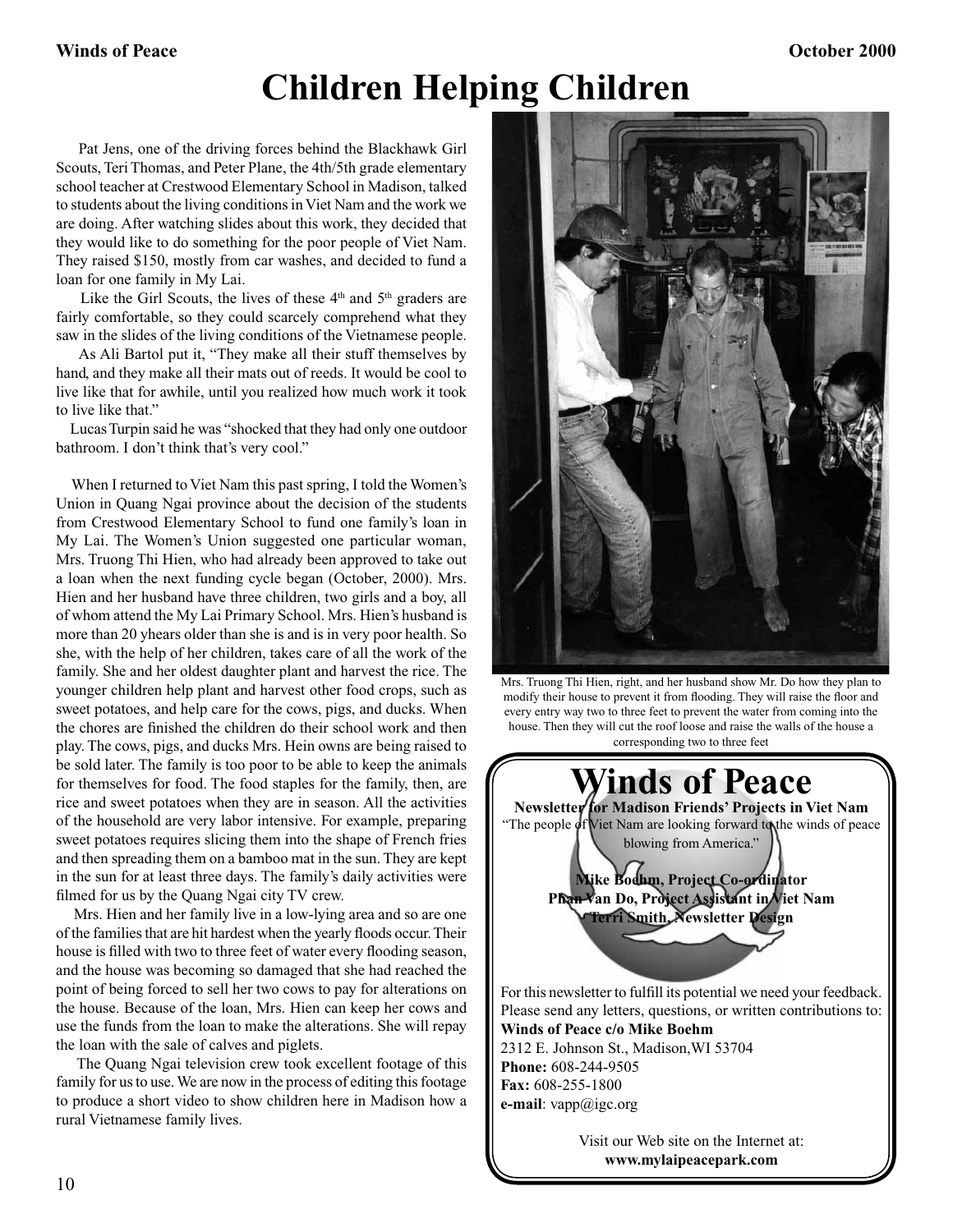### **October 2000 Winds of Peace Art Exchange Greeting Card Project**

by Christina Morrison

 I have always felt a special connection to the children of Viet Nam. As a young child, I was very aware of their suffering due to the war. My father died, in part, to help alleviate their suffering and while his death was very painful to me, I knew their pain must have been even greater. In the spring of 1999, my family and I spent two weeks in Viet Nam. (See story in issue #2 of Winds of Peace.) The highlight of the trip for me was seeing many beautiful, joyful children who live in a land at peace. Mike gave us some of their incredible, delightful pictures from the art exchange project, and on the trip home I realized that this art deserves to be shared more widely!

 Thus the greeting card project began...and the challenge of selecting a few pieces out of many wonderful ones. We ended up choosing pieces that depict a Viet Nam that few westerners get to see—a colorful, bountiful country full of vibrant culture and natural beauty. I hope you enjoy them.

 For more information, or to purchase greeting cards, contact Mike Boehm by phone at 608-244-9505 or by e-mail at vapp@igc.org.



Christina Morrison, center, looks at the children's artwork with her mother, Anne Morrison Welsh, right, and her sister, Emily, left, at the My Lai Primary School..





Examples of the children's artwork. The greeting cards will be printed in color.

| I/we would like to subscribe to Winds of Peace! 4 issues for \$20<br>(January, April, July, October) Stay informed about Madison Friends' Projects in Vietnam;<br>learn more about the history and culture of Viet Nam and Viet Nam today. |                                                                                                                                                                                                                                                 |  | 20.00 |
|--------------------------------------------------------------------------------------------------------------------------------------------------------------------------------------------------------------------------------------------|-------------------------------------------------------------------------------------------------------------------------------------------------------------------------------------------------------------------------------------------------|--|-------|
| I/we would like to support Madison Friends' (Quakers) Projects in Viet Nam! \$                                                                                                                                                             |                                                                                                                                                                                                                                                 |  |       |
| Optional: Please earmark my donation for the Vietnamese-American Peace Park                                                                                                                                                                |                                                                                                                                                                                                                                                 |  |       |
| Please earmark my donation for My Lai Peace Park, My Lai Hospital and                                                                                                                                                                      |                                                                                                                                                                                                                                                 |  |       |
| My Lai Primary School<br>Please earmark my donation for the My Lai Revolving Loan Fund                                                                                                                                                     |                                                                                                                                                                                                                                                 |  |       |
| Make checks payable to:                                                                                                                                                                                                                    |                                                                                                                                                                                                                                                 |  |       |
| <b>Madison Friends Meeting</b>                                                                                                                                                                                                             |                                                                                                                                                                                                                                                 |  |       |
| 1704 Roberts Court                                                                                                                                                                                                                         |                                                                                                                                                                                                                                                 |  |       |
| Madison Wi 53711-2029                                                                                                                                                                                                                      |                                                                                                                                                                                                                                                 |  |       |
| Please specify Winds of Peace, Projects in Viet Nam,<br>or one of the options on your check.                                                                                                                                               | City the contract of the contract of the contract of the contract of the contract of the contract of the contract of the contract of the contract of the contract of the contract of the contract of the contract of the contr                  |  |       |
| Donations are tax deductible. Thank you for your generosity.                                                                                                                                                                               | State and the state of the state of the state of the state of the state of the state of the state of the state of the state of the state of the state of the state of the state of the state of the state of the state of the<br>$\mathsf{Zip}$ |  |       |
|                                                                                                                                                                                                                                            |                                                                                                                                                                                                                                                 |  |       |